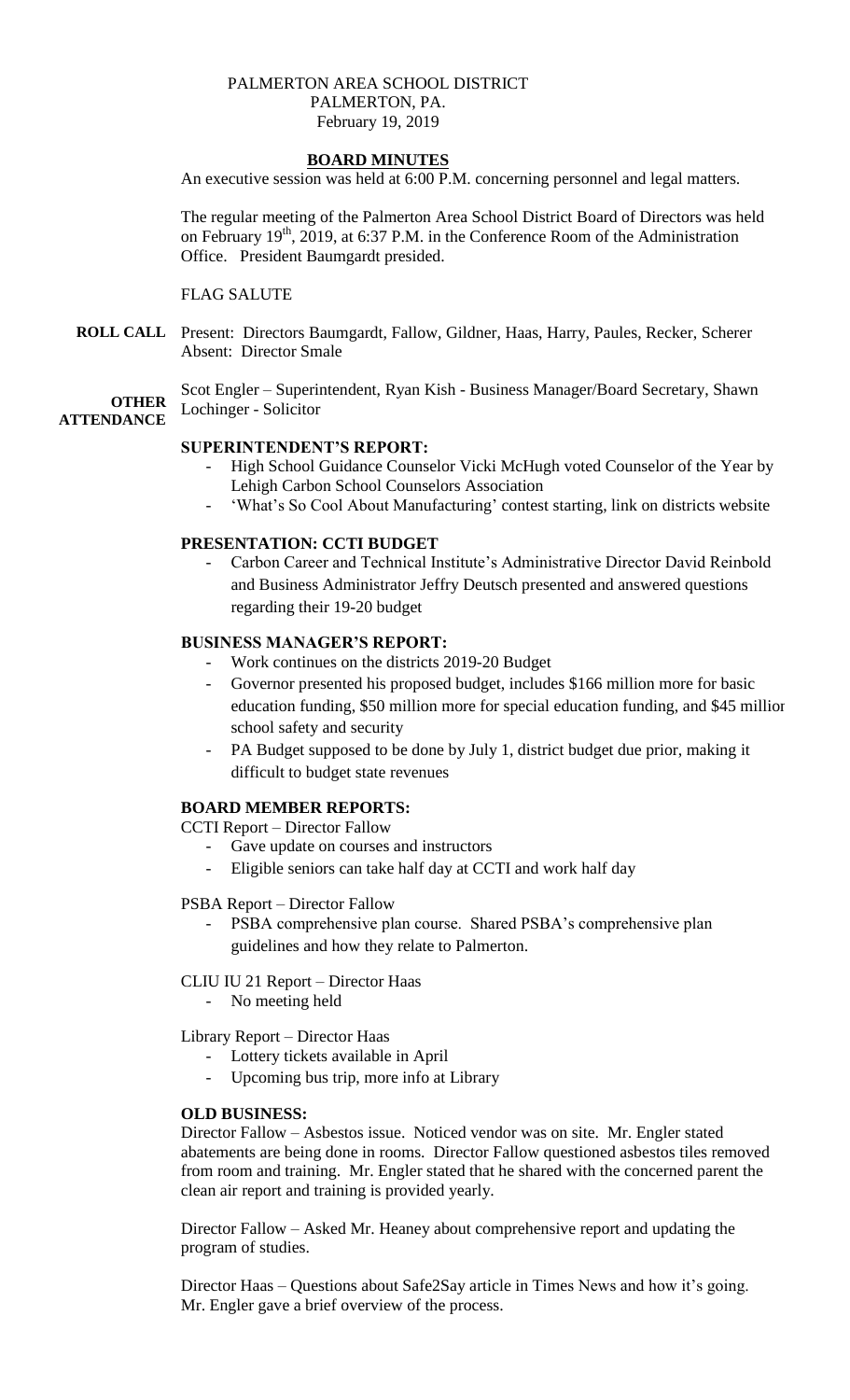Director Harry – Asked if all visitors have to sign in when entering building. Mr. Engler stated that everyone should be signing in.

# **PUBLIC PARTICIPATION:**

Jeff Henry – Asked why board is nitpicking over \$11k budget increase for CCTI. The questions aren't justified. Director Harry stated she wanted the budget to be explained.

| <b>CONSENT</b><br><b>AGENDA</b>                            | Director Haas moved, seconded by Director Gildner, to approve the attached consent<br>agenda.                                                                                        |
|------------------------------------------------------------|--------------------------------------------------------------------------------------------------------------------------------------------------------------------------------------|
| <b>APPROVED</b>                                            | Aye Votes: All Directors Present.<br>Nay Votes: None. Motion Passes.                                                                                                                 |
|                                                            | <b>CONSENT AGENDA</b>                                                                                                                                                                |
| <b>MINUTES</b>                                             | Approved the minutes from January 22, 2019 meeting                                                                                                                                   |
| <b>FINANCIAL</b><br><b>REPORTS</b>                         | Approved the Treasurer's Report and Accounts Payable reports                                                                                                                         |
| <b>TUITION REIM-</b><br><b>BURSMENT</b>                    | Approved the attached tuition reimbursement.                                                                                                                                         |
| <b>VOL. BASEBALL</b><br><b>COACHES</b>                     | Approved the following extra-curricular positions for the 2018-2019 school year:<br><b>Andrew Reis</b><br><b>Volunteer Baseball Coach</b><br>Volunteer Baseball Coach<br>Mike Mazepa |
| <b>CHANGE IN</b><br><b>CUSTODIAL</b><br><b>DESIGNATION</b> | Approved the designation of the day-shift custodial position at Towamensing<br>Elementary to a Lead Custodian position, effective immediately.                                       |
| <b>TEACHER SUBS</b>                                        | Approved Kathleen Siekonic as a 7-12 substitute teacher, effective February 20, 2019                                                                                                 |
|                                                            | Approved Kristine George as a K-6 substitute teacher, effective February 20, 2019                                                                                                    |
| <b>SECRETARY</b><br><b>SUB</b>                             | Approved Erika Katona as a substitute secretary, effective February 20, 2019                                                                                                         |
| <b>CAFÉ SUB</b>                                            | Approved Victoria Gerard as a cafeteria employee effective February 20, 2019                                                                                                         |
| <b>IA SUB</b>                                              | Approved Jamie Frockowiak as a substitute Instructional Assistant effective February<br>20, 2019                                                                                     |
| <b>SALARY</b><br><b>MOVEMENT</b>                           | Approved salary movement for the following teachers:<br>Tiffany Bachart-Bachelors +24 to Masters<br>Michelle Davis-Bachelors +24 to Masters                                          |
| <b>SUB REMOVAL</b>                                         | Approved the removal of Laura Coulson from our teacher substitute list                                                                                                               |
| <b>FOOTBALL</b><br><b>RESIGNATION</b>                      | Accepted the resignation of Dan Frable from position of Jr High Football Coach,<br>effective February 11, 2019.                                                                      |
| <b>SOCCER</b><br><b>RESIGNATION</b>                        | Accepted the resignation of Craig Wrigglesworth from the position of Head Girls Soccer<br>Coach, effective February 14, 2019.                                                        |
| <b>CLIU DRIVER</b><br><b>ED AGREEMENT</b>                  | Approved the Student Driver Education Program Agreement with CLIU21, effective<br>July 1, 2019 through June 30, 2020.                                                                |
| <b>TAX</b><br><b>COLLECTOR</b><br><b>EXONERATIONS</b>      | Exonerated the current tax collectors listed below from the collection of the 2018-2019<br>school year delinquent per capita taxes effective January 1, 2019.                        |
|                                                            | Maria Smith - Bowmanstown<br>Nicole Jahelka – Lower Towamensing<br>Lisa Nemeth - Palmerton<br>Brenda Drew - Towamensing                                                              |
| PER CAPIRA<br><b>EXONERATIONS</b>                          | Approved the attached per capita tax exoneration lists.                                                                                                                              |
| <b>DELINQUENT</b><br><b>TAX</b>                            | Appointed Berkheimer Associates, Bangor, PA as the delinquent tax collector of the<br>2018-2019 school year per capita taxes effective January 1, 2019. (There is no fee             |

**COLLECTOR** assessed to the District for this service; the fees are assessed to the taxpayer.)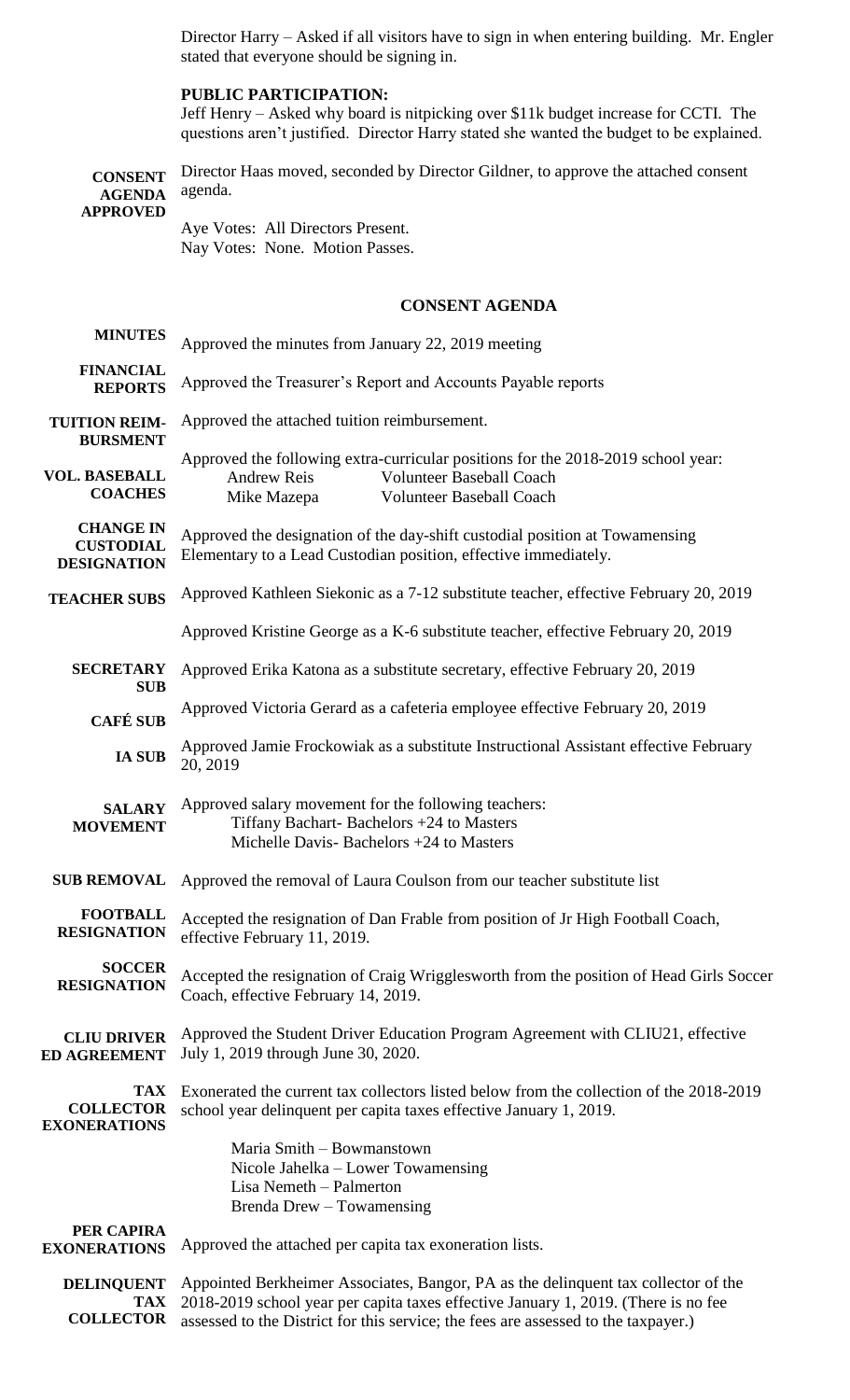**2020 PROM** Approved Stroudsmoor as the site for the 2020 Prom, held on May 1, 2020.

# **END OF CONSENT AGENDA**

| <b>CCTI BUDGET</b><br><b>REMOVED</b><br><b>FROM TABLE</b>                | Director Gildner moved, seconded by Director Haas, to take from the table the motion to<br>approve 2019-2020 Proposed Operating Budget for the Carbon Career & Technical<br>Institute, calling for Receipts and Expenditures in the amount of \$8,528,962 for the Fiscal<br>Year July 1, 2019 to June 30, 2020.                                                                                                                                                                                                                               |
|--------------------------------------------------------------------------|-----------------------------------------------------------------------------------------------------------------------------------------------------------------------------------------------------------------------------------------------------------------------------------------------------------------------------------------------------------------------------------------------------------------------------------------------------------------------------------------------------------------------------------------------|
|                                                                          | Aye Votes: All Directors Present<br>Nay Votes: None. Motion Carried                                                                                                                                                                                                                                                                                                                                                                                                                                                                           |
| <b>CCTI BUDGET</b><br><b>APPROVED</b>                                    | Director Fallow moved, seconded by Director Haas, to approve 2019-2020 Proposed<br>Operating Budget for the Carbon Career & Technical Institute, calling for Receipts and<br>Expenditures in the amount of \$8,528,962 for the Fiscal Year July 1, 2019 to June 30,<br>2020.                                                                                                                                                                                                                                                                  |
|                                                                          | Aye Votes: Directors Fallow, Gildner, Haas, Harry, Paules, and Recker<br>Nay Votes: Director Scherer.<br><b>Abstentions: Director Baumgardt. Motion Carried</b>                                                                                                                                                                                                                                                                                                                                                                               |
| <b>BUDGET</b><br><b>TRANSFERS</b><br><b>APPROVED</b>                     | Director Scherer moved, seconded by Director Haas, to approve the enclosed budget<br>transfers.                                                                                                                                                                                                                                                                                                                                                                                                                                               |
|                                                                          | Aye Votes: All Directors Present<br>Nay Votes: None. Motion Carried                                                                                                                                                                                                                                                                                                                                                                                                                                                                           |
| <b>SECOND</b><br><b>READING OF</b><br><b>POLICIES</b><br><b>APPROVED</b> | Director Haas moved, seconded by Director Recker, to accept and approve the second<br>reading of the following policies:<br>#103 Nondiscrimination/Discriminatory Harassment-Schools & Classroom<br>Practices<br>#103.1 Nondiscrimination-Qualified Students with Disabilities<br>#104 Nondiscrimination/Discriminatory Harassment-Employment Practices<br>#121 Field Trips<br>#138 Language Instruction Educational Program for English Learners<br>#247 Hazing<br>#314.1 HIV Infection<br>#610 Purchases Subject to Bid<br>#806 Child Abuse |
|                                                                          | Aye Votes: All Directors Present<br>Nay Votes: None. Motion Carried                                                                                                                                                                                                                                                                                                                                                                                                                                                                           |

#### **PUBLIC PARTICIPATION:**

Doris Zellers – Created a log of when policies were reviewed last. Questioned how often policies are reviewed and why policies from 1999 are still there. Wrote a letter about board, superintendent, and community that she will email to board.

Kelly Beblavy –  $5<sup>th</sup>$  grade teacher at Towamensing. Students celebrated 100<sup>th</sup> day of school, and  $100<sup>th</sup>$  day of school for  $5<sup>th</sup>$  graders. Students built a mosaic with visiting artist. Minithon had 170 students signed up, 120 attended, and raised \$18,950 and growing.

Jeff Henry – Questioned if Palmerton has a Facebook page and high school newspaper. Believes that the newspaper should be posted on Facebook.

# **FOR THE GOOD OF THE ORDER:**

Director Baumgardt – The hearing scheduled for 2/20 was postponed due to weather. Next hearing scheduled for 2/25. Scheduling dates for March.

Mr. Engler – Department of Health doing a blood draw for residents for lead. Information on district website.

Brittany Zeky – Commented on how great the students took care of the school during thon.